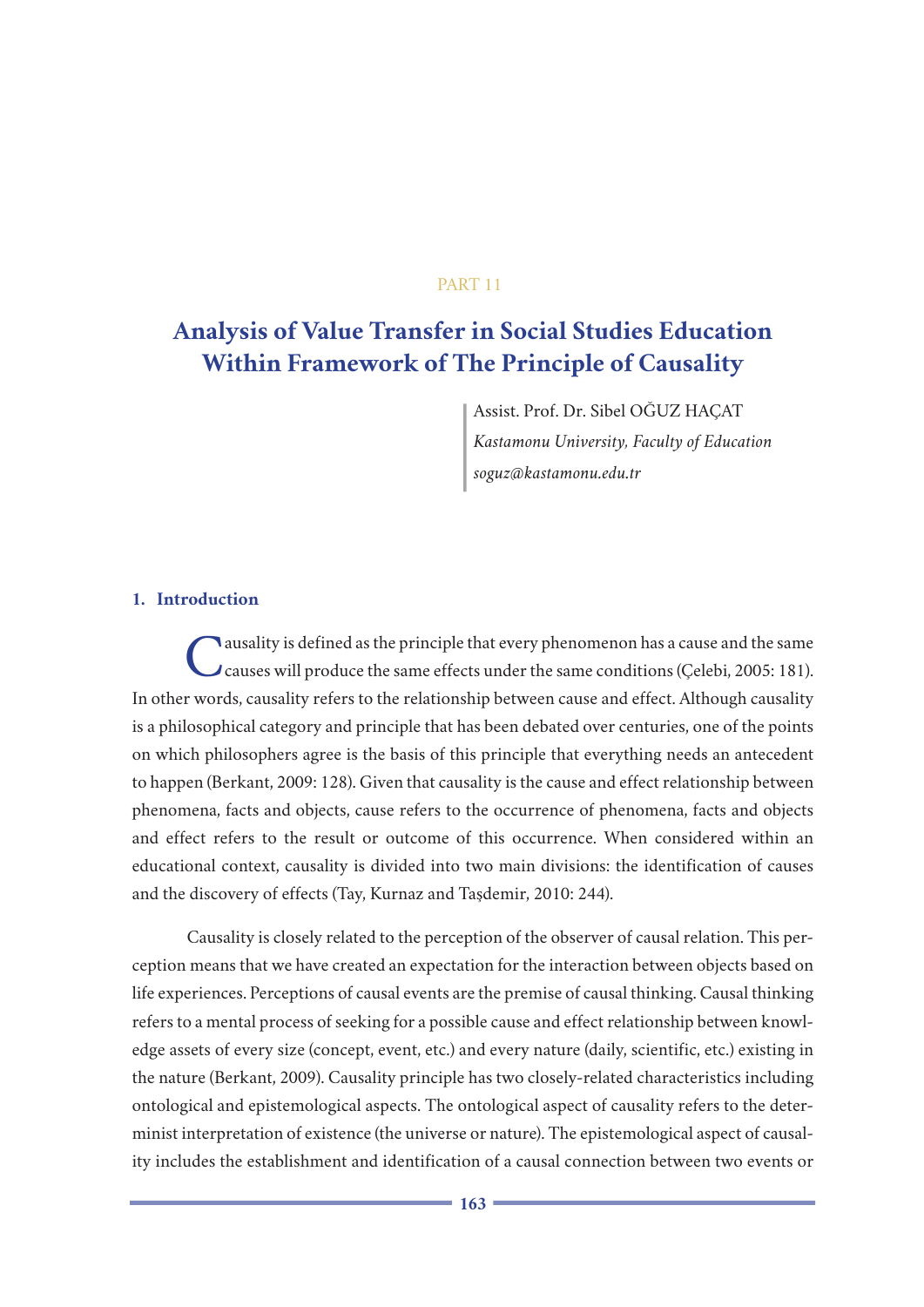phenomena through the acquisition of the knowledge of the universe or nature in the process of determining factual reality (Tay, Kurnaz and Taşdemir, 2010 as cited in Özçınar, 1997: 18).

Piaget (1930) listed seventeen types of causal relations in child thought if any arbitrary simplification is discarded. These are as follows:

| 1. Motivation type         | 10. Reaction of the surrounding medium |
|----------------------------|----------------------------------------|
| 2. Finalism                | 11. Mechanical causality               |
| 3. Phenomenistic causality | 12. Causality of generation            |
| 4. Participation           | 13. Substantial identification         |
| 5. Magical causality       | 14. Condensation and rarefaction       |
| 6. Moral causality         | 15. Atomistic composition              |
| 7. Artificialist causality | 16. Spatial explanation                |
| 8. Animistic causality     | 17. Explanation by logical deduction   |
| 9. Dynamic causality       |                                        |

The first type of causality is *psychological causality,* or in other words, motivational causality. For example, God or people send us dreams since we have done things that we should not have done. It is certainly the most primitive type; however, it also "the one that survives the longest" (Piaget, 1930: 258).

*Finalism* coincides with the first type of causality as a follow-up. However, it gradually distinguishes itself from it. These connections with psychological causality cannot be perceived or cannot be clearly seen (Piaget, 1930: 259).

*Phenomenistic causality* means that there is a relationship between two facts in the description of events and these events are by no means related to life except for their contiguity in time (Piaget, 1930: 259).

**164 165**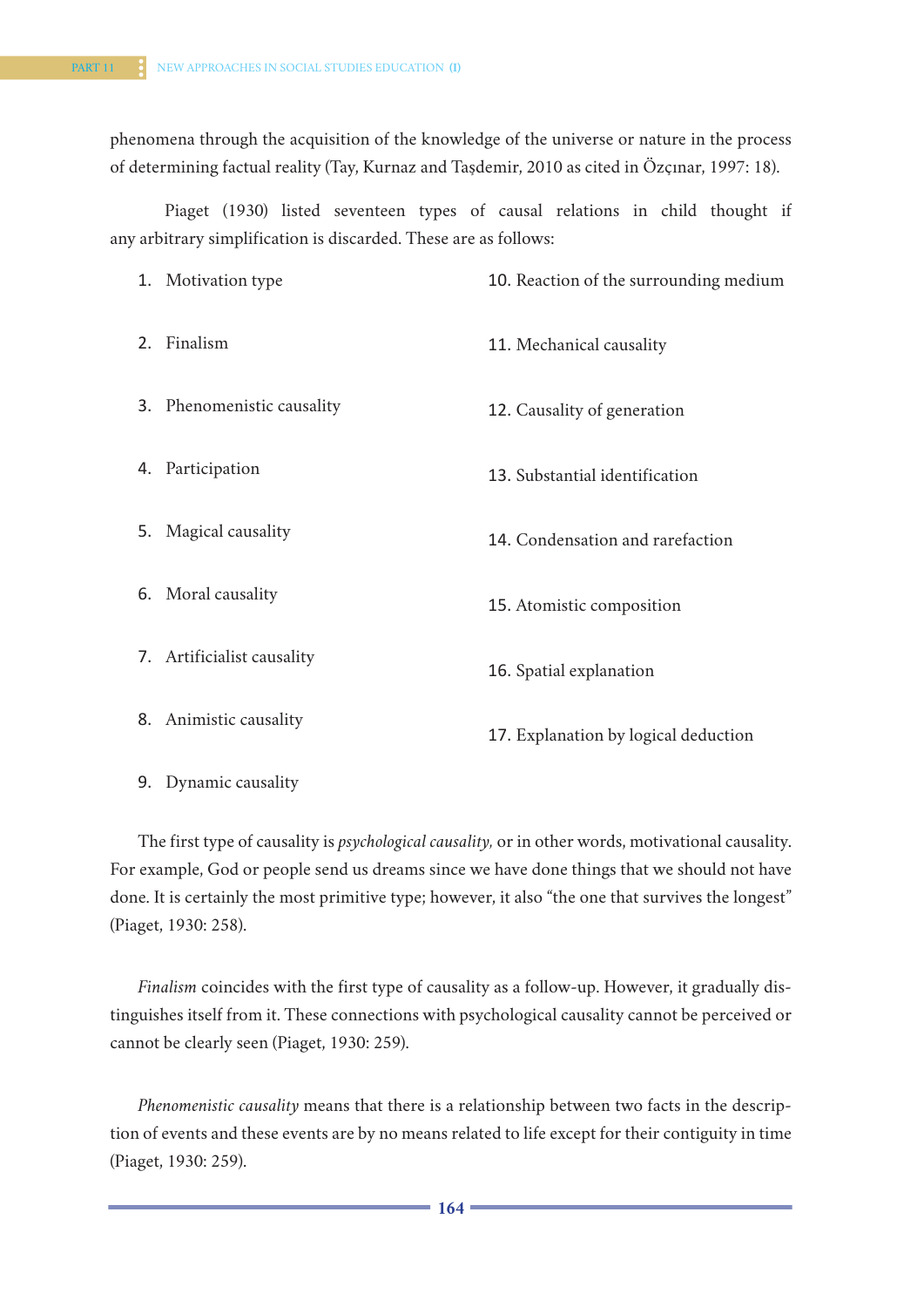*Participation* is more common than in its first instance; however, it disappears after 5-6 years of age. The principle of participation is the following: It is designed between two objects with similarity or affinity relationship. In other words, the occurrence of the first allows the other to occur (Piaget, 1930: 260).

*Magical causality*: Gestures, thoughts or touchable objects are assigned or related to efficacy, and there are a lot of participations established among these objects. Thus, certain words have an effect on a number of objects (Piaget, 1930: 261).

*Moral causality*: Children explain the existence of a certain movement or feature by the necessity; however, this necessity is always about morality. Put it differently, it involves the view that events happen because they have to happen (Piaget, 1930: 261).

*Artificialist causality*: Psychological causality or pre-causality is explained in neither purely moral terms nor purely physical terms. Both matter and consciousness mean nothing but all life. First, the event or object is explained, and then the activity created by the person is designed as an object. Put it differently, explanations are made with objects and the outcomes of what is done by people (Piaget, 1930).

*Animistic causality*: Children explain the existence of a character or form by an internal biological tendency which is both alive and conscious. Animistic causality completes artificialist causality (Piaget, 1930: 262).

*Dynamic causality*: Once the effectiveness of the objects of the previous animistic stage is appropriately eliminated, the internal forces of the explainable activities and movements of the objects still remain. Thus, there is primitively confusion between force and life. Finalism outlasts pre-causality while dynamism outlasts animism (Piaget, 1930: 262).

*Reaction of the surrounding medium* is the type of causality which involves the first realistic physical descriptions made by children. Despite being primitive, the movements of objects are physically expressed. Although there are the traces of dynamic causality in these explanations, magic, impulse, intention, or mystery seem to disappear (Piaget, 1930: 263).

*Mechanical causality* occurs in this kind of causality between the ages of 7-8.. The explanation at this point is also mechanical (Piaget, 1930: 263).

*Causality of generation*: The explanations in causality of generation are not separated from the previous type (Piaget, 1930: 264).

*Substantial identification* resembles the causality of generation. Objects do not result from other things but result from the burning and fusion of other matters. Substantial identification is frequent between the ages of 8 and 10 (Piaget, 1930: 265).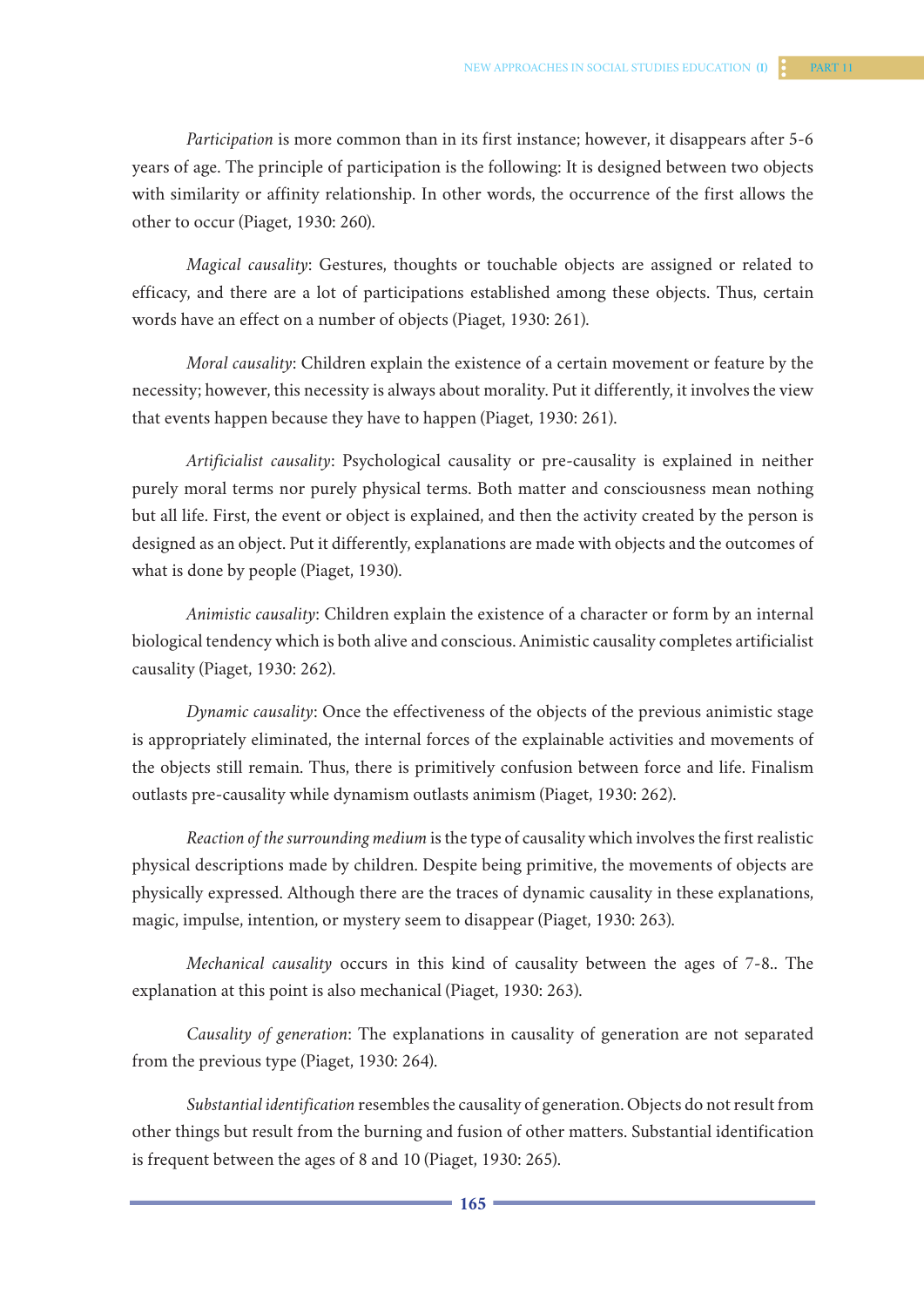*Condensation and rarefaction*: Children give explanations about the matters that make up the main feature of objects (Piaget, 1930: 265).

*Atomistic composition*: Once objects are considered to result from condensation or rarefaction of the original matters, they will be inevitably considered to be made up of particles tightly or loosely compiled together (Piaget, 1930: 266).

*Spatial explanation* involves the years after the age of 9 and 10 and children produce advanced explanations (Piaget, 1930:266).

*Explanation by logical deduction* involves all mechanical, spatial, atomistic explanations and others. This stage covers the ages 10, 11 and over (Piaget, 1930: 266).

# 1.1. **Instructional Elements of the Concept of Causality**

According to Tay (2011), all of the scientific process skills including basic process skills, causal process skills, and experimental process skills may be closely related to causality and it is necessary to help students acquire the skills shown in Figure 2 for the development and use of the concept of causality in students.



Figure 1: Instructional Elements of the Concept of Causality (Tay, 2007: 114).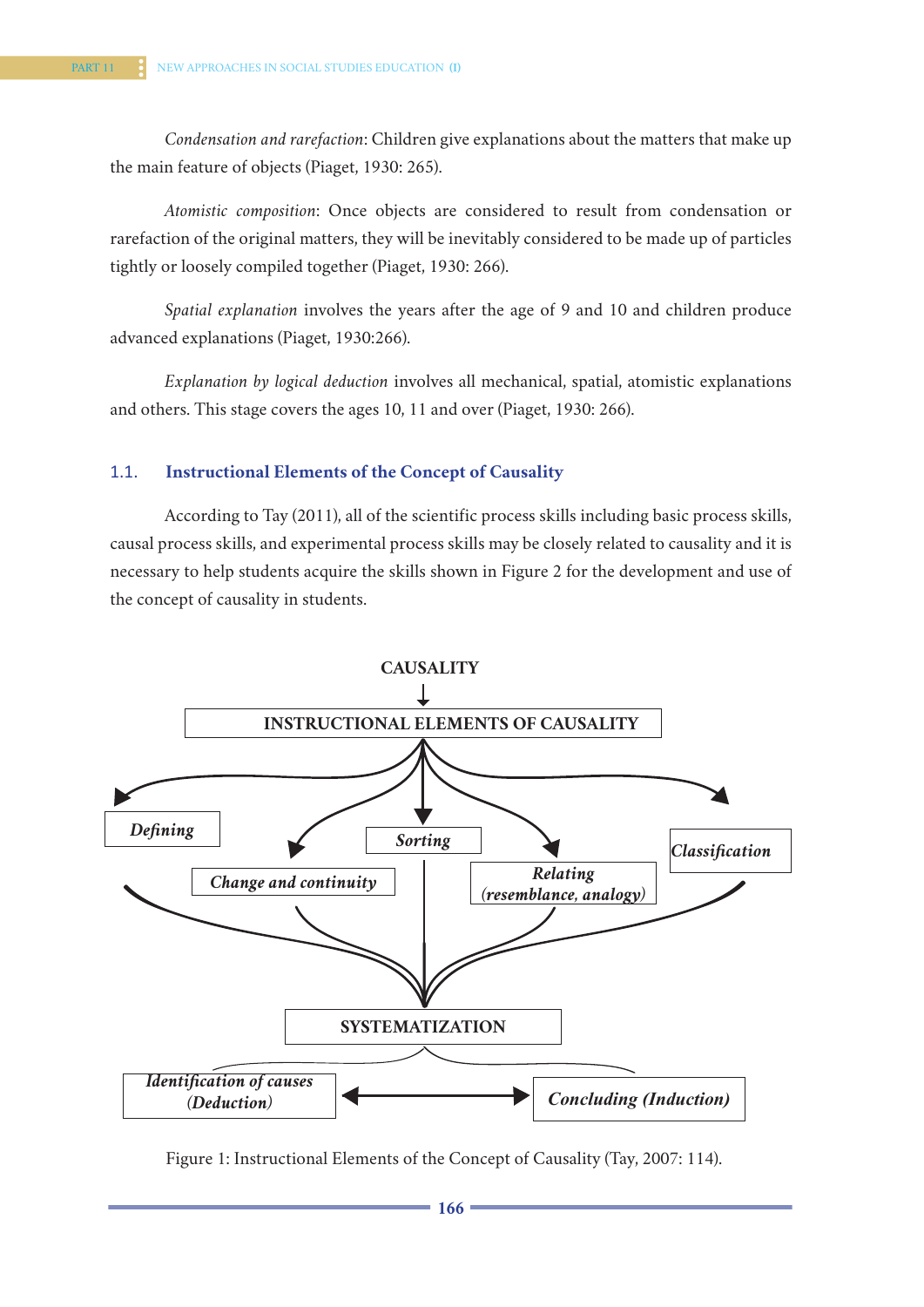As shown in Figure 1, the instructional elements of causality include defining, change and continuity, sorting, relating, classification, deduction, and induction. These concepts are complementary to each other with their specific characteristics. Defining, relating, sorting and classification skills constitute the main components in the understanding and creation of causality, while change and continuity facilitate the systematization of these four components. The concept of causality could best be comprehended through this systematization, the identification of causes in some cases, the deduction of effects in some cases and the promotion of both in other cases (Tay, 2011). The instructional elements of the concept of causality are briefly explained below.

### **Defining**

It is the first step in determining the causality relationship between two objects, phenomena and events. The operational nature of definitions is of importance as it affects the meaning of definitions. When defining is performed in a general manner rather than in an operational manner, this may result in wrong causal relationships (Tay, 2011: 466).

### **Relating (resemblance, analogy)**

Relating or analogy is a method that allows students in the classroom to treat an event as if it were real and to do educational work on it (Yıldızlar, 2009). The analogy facilitates new discoveries that help compare what is known with what is unknown. Analogy also helps explain new ideas, clarify relationships and solve problems (Şahin, 2016).

## **Sorting**

Sorting is the ability to order a series of pieces according to a specific relationship. Children in concrete operational stage sort objects by their length, weight and tone (Selçuk, 1999: 79).

Sorting skill includes the sorting of events, phenomena and objects according to a specified characteristic. Considered in the context of causality, the determination of causality between two events may be closely associated with the sequence of events. Here, sorting is often related to the precedence and succession of events. For example, in order to reveal the existence of a causal relationship between two events in history, it is necessary to know which one happened first and which one later. Likewise, this is also true for situation geographical events (Tay, Kurnaz and Taşdemir, 2010: 247).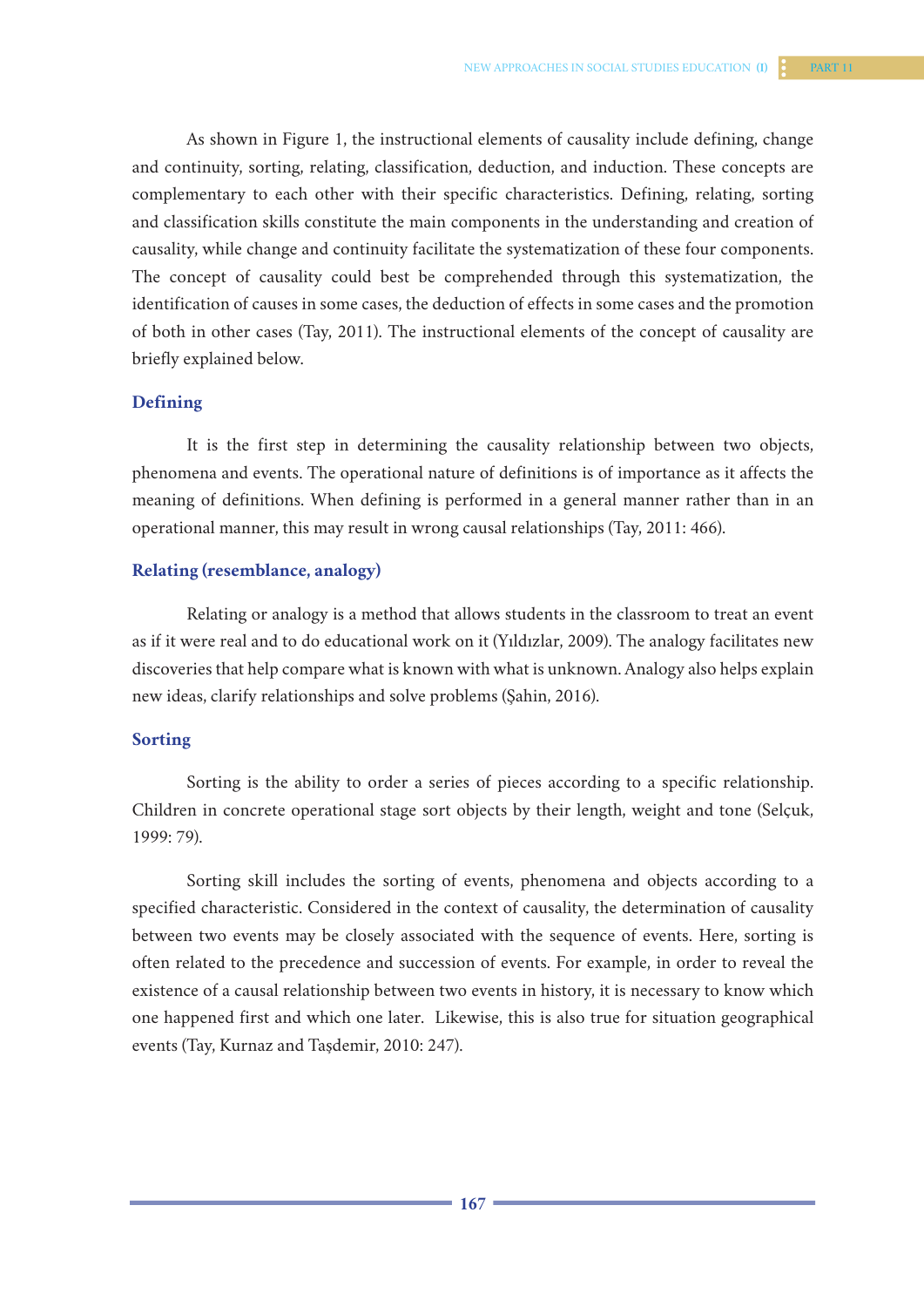## **Classification**

Classification is the process of grouping objects, phenomena and events into categories in accordance with their relations with each other and their characteristics determined through observation. It includes the ability of categorization based on properties and relations. An effective classification process has two factors: the power of learning the figures and the power of organizing the perceptions. The first involves taking into account all relevant perceptual properties of a set of objects, knowing the meanings of words and to store them in mind. The latter involves employing the logical principles in categorization process (Tay, Kurnaz and Taşdemir, 2010: 247). Classification is the logical process developed at the concrete operational stage. At the age of 7, children can group objects into a category, for example, they can collect all red objects into a group. However, they lack the concept of class inclusion. At this stage, children can group objects into two or more classes and subclasses (Selçuk, 1999: 79).

#### **Change and Continuity**

Change refers to negative or positive conditions that events, phenomena and objects have experienced over time. Continuity can mean the maintenance of events, phenomena and objects over time, in other words, their sustenance. Change and continuity refer to the condition and continuity of events, phenomena and objects over time. From the perspective of causality, in order to correctly establish the causal relationship between two things, it is necessary to know the condition and continuity of these two events (Tay, Kurnaz and Taşdemir, 2010: 247).

#### **Identification of Causes (Deduction)**

Deduction means moving from a general statement to a specific case. Children perform very little reasoning and it is often related to rare and special cases due to the difficulties in being aware of own thoughts (Tay, 2011).

## **Concluding (Induction)**

Induction means drawing a conclusion. It involves reaching a general conclusion from a particular case. In this regard, concluding includes effect (outcome, consequence) which is one of the main components of causality (Tay, 2011).

#### **Social Studies and Causality**

There are concepts, skills, values and attitudes that need to be taught and learned within the scope of Social Studies teaching in Turkey. Causality is one of these concepts and establishing cause and effect relationship is one of these skills (Tay, Kurnaz and Taşdemir, 2010: 248). The concept of causality, which is a requirement of scientific knowledge, has an important place in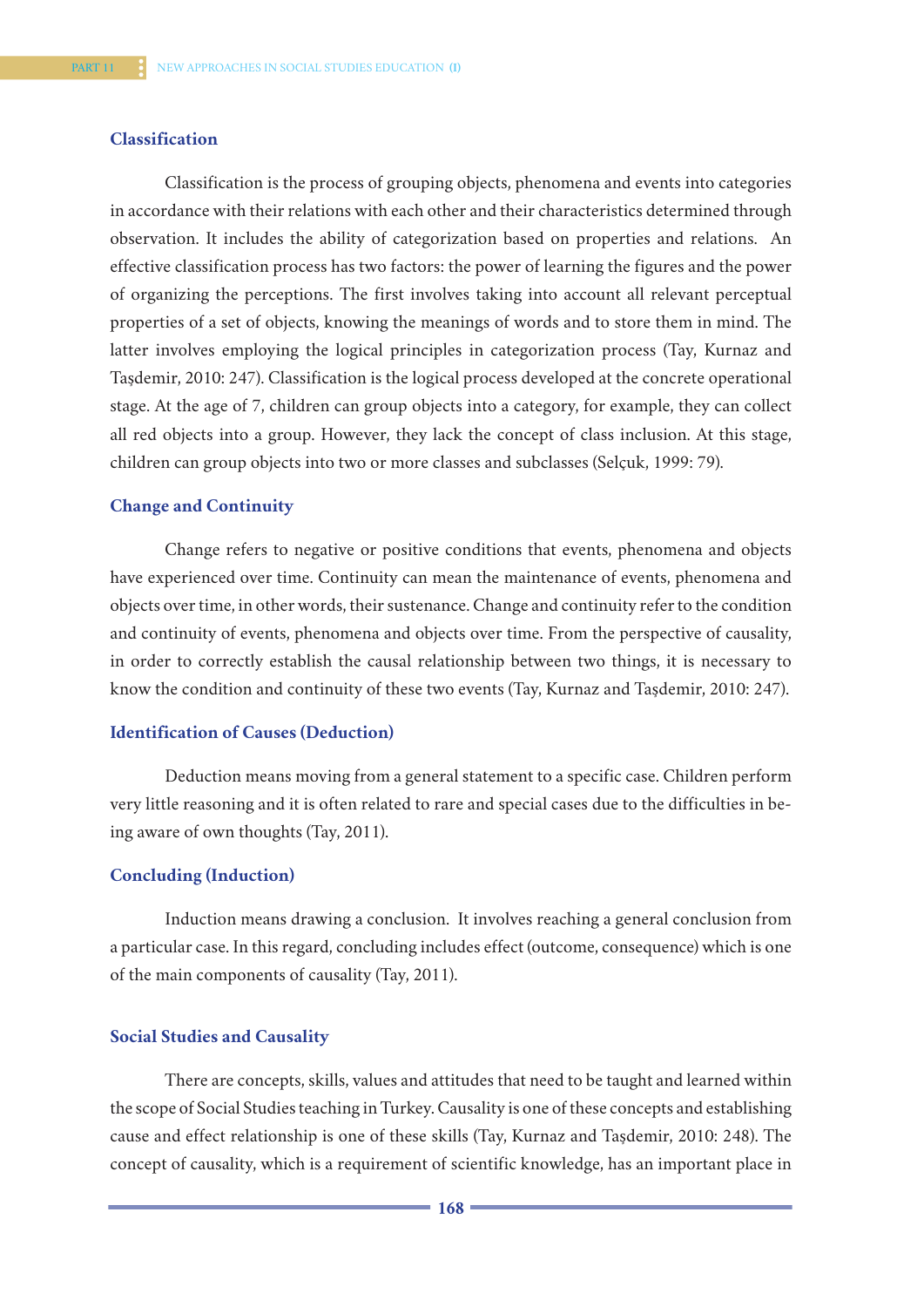Social Studies and, by extension, in Social Studies. Social Studies reflect the need for gathering information from many fields of science and forming this information based on scientific reality and scientific consistency. Indeed, the Social Studies curriculum put into effect in 2005 has this property. The concept of causality is included in the Social Studies curriculums as a skill and a necessary concept (Tay, 2011:453).

Skills help students to learn the subjects and activities in the curriculum in a more permanent, active and meaningful manner (Özdemir, 2009: 21) refers to the abilities that students acquire, develop and transfer to their life as intended in the learning-teaching process (Ministry of National Education, 2005b). Concept, in general, refers to a knowledge structure that represents the changeable common properties of different objects and phenomena that gain meaning in the human mind (Kılıçoğlu, 2013: 329). The concept of causality is covered in the Social Studies curriculum within the framework of concept teaching. The curriculum aims to teach concepts covered in the curriculum at the level of introduction, development and reinforcement. The concept of causality should be taught at the level of introduction in the 4<sup>th</sup> grade, at the level of development in the 5<sup>th</sup> and 6<sup>th</sup> grades, and at the level of reinforcement in the  $7<sup>th</sup>$  grade. The teaching methods, techniques and strategies to be used in the acquisition of the skills that build up the concept of causality should include problem-solving. Accordingly, it may be possible to help acquire the concept of causality and the skills associated with it through sequence learning (chaining), rule learning, concept teaching, multiple intelligence, constructivist teaching, systematic education, problem-solving, research, and collaborative learning methods (Tay, 2011: 470). The teaching of causality can be carried out in four stages including describing, exploring, explaining and examining which all cover these skills (Tay, 2011). Approaches to the teaching values take part when the 2005 primary education social stuedies curriculum is examined. These are: Explaining value, moral reasoning, value analysis and observational learning.

Value is to ensure that learners internalize values through their own experiences. The key element of explaining the value is expressing the answer. (MEB, 2005a: 89).Kohlberg's arguement is that the moral reasoning approach is aimed at revealing the ethical judgements given to students by stories which include the moral dilemma.(MEB, 2005a).The role of the teacher is to help students solve their problems by giving examples of moral dilemmas.

#### **Results**

In the value analysis approach, it is an analysis that requires attention, thought, and distinction in value education. Value questions signify that they test value questions in a rational way without being emotionally. (MEB, 2005a). People make many emotional evaluations such as good-bad,right-wrong. The active participation of the individual is needed as it is in teach-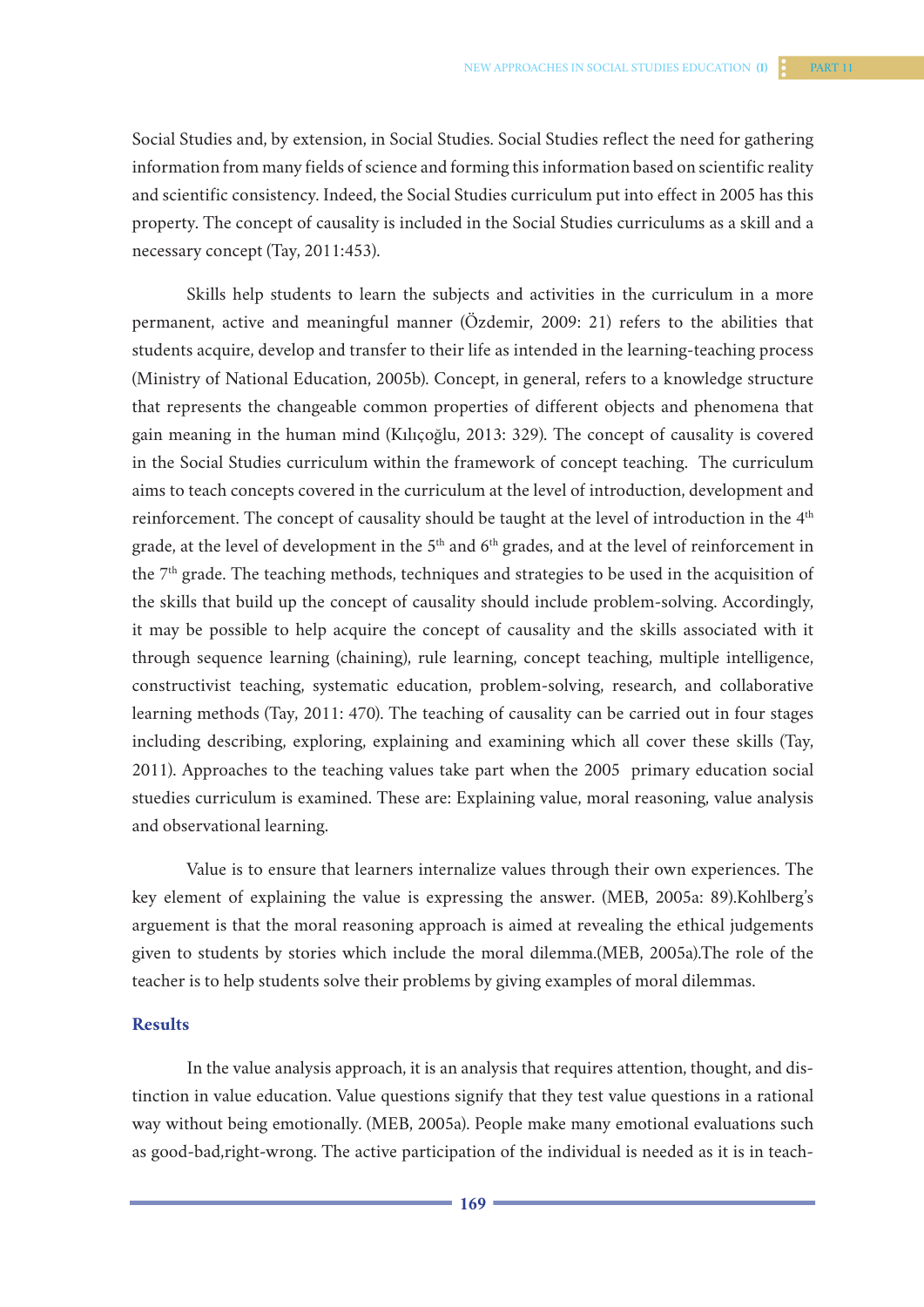ing cognitive behaviors in the teaching of affective behaviors. At the same time, it is necessary to create an environment for the value that the individual needs to acquire. (MEB, 2005b).The purpose of providing the environment for value teaching is to ensure value learning through observation. When causality is perceived as a cause-and- affect relationship, Students can gain value by expressing a value in the value-teaching approaches and describing the cause and effect of providing the stated value. Value transfer can be avoided if it doesn't arouse attention when transferring any value. Values education can be taught based on causality by questioning the experiences of Students and establishing cause-effect relationships.